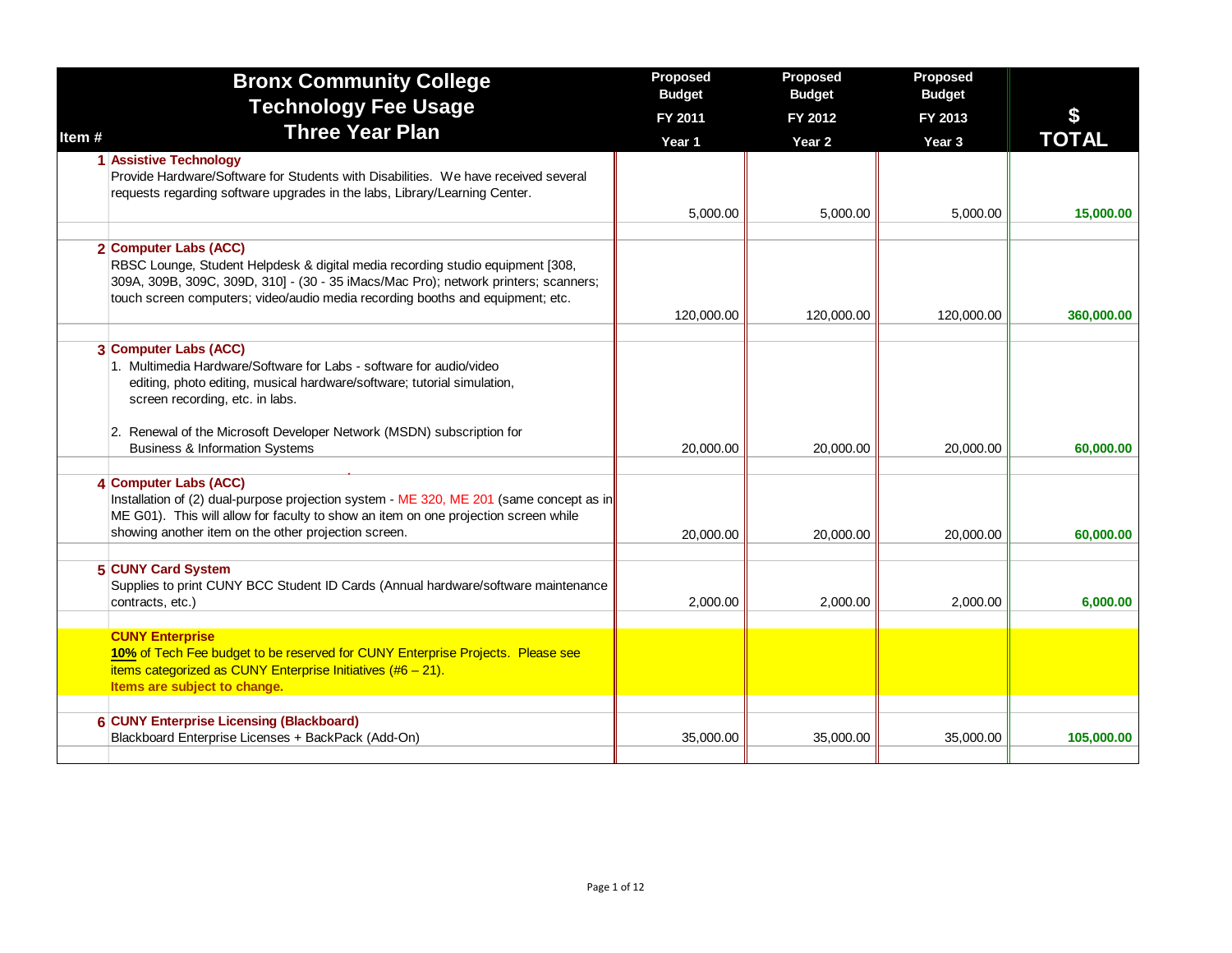|                             | <b>Bronx Community College</b>                                                                                                                                                                                                                                                                                                                                                                                                                                                                                                                                                                                                                                                                                                                                                                                                                                                                                                                                                                                                                                                                                                                                                                                                                                                                                                                                                                                                                                                                                                                                                                                                                                                                                     | Proposed<br><b>Budget</b> | Proposed<br><b>Budget</b> | Proposed<br><b>Budget</b> |           |
|-----------------------------|--------------------------------------------------------------------------------------------------------------------------------------------------------------------------------------------------------------------------------------------------------------------------------------------------------------------------------------------------------------------------------------------------------------------------------------------------------------------------------------------------------------------------------------------------------------------------------------------------------------------------------------------------------------------------------------------------------------------------------------------------------------------------------------------------------------------------------------------------------------------------------------------------------------------------------------------------------------------------------------------------------------------------------------------------------------------------------------------------------------------------------------------------------------------------------------------------------------------------------------------------------------------------------------------------------------------------------------------------------------------------------------------------------------------------------------------------------------------------------------------------------------------------------------------------------------------------------------------------------------------------------------------------------------------------------------------------------------------|---------------------------|---------------------------|---------------------------|-----------|
|                             | <b>Technology Fee Usage</b>                                                                                                                                                                                                                                                                                                                                                                                                                                                                                                                                                                                                                                                                                                                                                                                                                                                                                                                                                                                                                                                                                                                                                                                                                                                                                                                                                                                                                                                                                                                                                                                                                                                                                        | FY 2011                   | FY 2012                   | FY 2013                   |           |
| Item#                       | <b>Three Year Plan</b>                                                                                                                                                                                                                                                                                                                                                                                                                                                                                                                                                                                                                                                                                                                                                                                                                                                                                                                                                                                                                                                                                                                                                                                                                                                                                                                                                                                                                                                                                                                                                                                                                                                                                             | Year 1                    | Year 2                    | Year 3                    | TOTAL     |
| Testing<br><b>Benefits:</b> | 7 CUNY Enterprise Technology Initiatives (Disaster Recovery Planning)<br>With the rise in information technology and the reliance on business-critical data, the<br>landscape has changed in recent years in favor of protecting irreplaceable data. This is<br>especially evident in information technology, with most large computer systems backing<br>up digital information to limit data loss and to aid data recovery.<br>Disaster recovery is the process of regaining access to the data, hardware, and software<br>necessary to resume critical business operations after a natural or human-induced<br>disaster. A disaster recovery plan (DRP) is part of a larger process known as business<br>continuity planning (BCP).<br>Events that necessitate disaster recovery:<br>There are many different risks that can negatively impact the normal operations of an<br>organization. A risk assessment must be performed to determine what constitutes a<br>disaster, and which risks is the University most susceptible to, including: Natural<br>disasters; Fire; Power failure; Terrorist attacks; Organized or deliberate disruptions;<br>Theft; System and/or equipment failures; Human error; Computer viruses; Legal issues;<br>Worker strikes:<br>• Provides a plan that CUNY can continue to operate after a disaster, with minimal<br>disruption in the normal operation of services for students, faculty, and staff, resulting in<br>student retention.<br>. Reduces the need for decision making when disaster happens.<br>• Guarantees the availability of stand-by systems, thus minimizing downtime.<br>. Provides a backup of information and documents if the originals are destroyed. |                           |                           |                           |           |
|                             |                                                                                                                                                                                                                                                                                                                                                                                                                                                                                                                                                                                                                                                                                                                                                                                                                                                                                                                                                                                                                                                                                                                                                                                                                                                                                                                                                                                                                                                                                                                                                                                                                                                                                                                    | 10,841.00                 | 10,841.00                 | 10,841.00                 | 32,523.00 |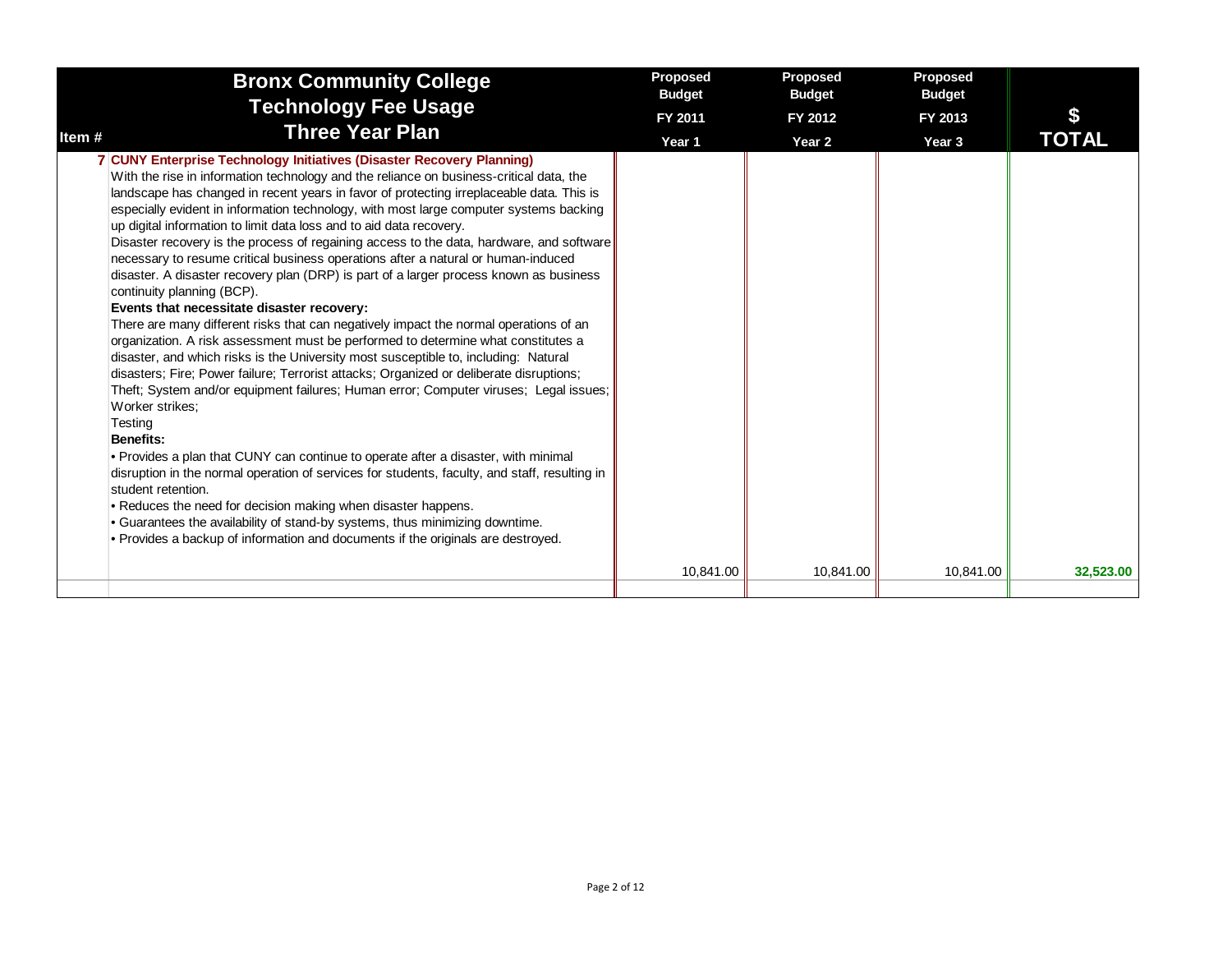| <b>Bronx Community College</b>                                                                                                                                                                                                                                                                                                                                                                                                                                                                                                                                                                                                                                                                                                                                                                                                                                                                                                                                                                                                                                                                           | Proposed<br><b>Budget</b> | Proposed<br><b>Budget</b> | Proposed<br><b>Budget</b> |              |
|----------------------------------------------------------------------------------------------------------------------------------------------------------------------------------------------------------------------------------------------------------------------------------------------------------------------------------------------------------------------------------------------------------------------------------------------------------------------------------------------------------------------------------------------------------------------------------------------------------------------------------------------------------------------------------------------------------------------------------------------------------------------------------------------------------------------------------------------------------------------------------------------------------------------------------------------------------------------------------------------------------------------------------------------------------------------------------------------------------|---------------------------|---------------------------|---------------------------|--------------|
| <b>Technology Fee Usage</b>                                                                                                                                                                                                                                                                                                                                                                                                                                                                                                                                                                                                                                                                                                                                                                                                                                                                                                                                                                                                                                                                              | FY 2011                   | FY 2012                   | FY 2013                   |              |
| <b>Three Year Plan</b><br>Item#                                                                                                                                                                                                                                                                                                                                                                                                                                                                                                                                                                                                                                                                                                                                                                                                                                                                                                                                                                                                                                                                          | Year 1                    | Year 2                    | Year 3                    | <b>TOTAL</b> |
| 8 CUNY Enterprise Technology Initiatives (Electronic Resource Manager)<br>CUNY spends over \$7million per year on electronic resources. Management of these<br>resources is dependent upon individuals across CUNY to keep accurate records and<br>accurately enter data into spreadsheets. The deployment of an electronic resource<br>management system will provide greater accuracy, better control, and facilitate the<br>sharing of information across CUNY. This is a hosted service.<br><b>Benefits:</b><br>· Ensure reliable tracking of usage of electronic resources.<br>• Provide tools for sophisticated collection use analysis, including peer usage<br>comparisons.<br>· Eliminate redundant data entry.<br>. Facilitate information sharing about such activities as trial and renewal dates.<br>. Provide better control over the selection and acquisition process.<br>. Identify duplication of holdings which can result in cost savings.<br>. Track outage and license breach reports.<br>. Share terms of use so that Librarians know what is permissible for inter-library loan. |                           |                           |                           |              |
|                                                                                                                                                                                                                                                                                                                                                                                                                                                                                                                                                                                                                                                                                                                                                                                                                                                                                                                                                                                                                                                                                                          | 4,843.00                  | 4,843.00                  | 4,843.00                  | 14,529.00    |
| 9 CUNY Enterprise Technology Initiatives (Enterprise Academic Site License)<br>The university and the colleges have been purchasing more academic software products<br>than ever before. As new opportunities for software arise the limited availability of funds<br>often impacts the University's ability to license these products. The site licensing fund<br>would be used to help absorb the initial acquisition of the products. Recommendations<br>and decisions to license products would be a collaborative effort of academic and<br>technology representations.<br><b>Benefits:</b><br>• Available funds for software licenses<br>• Enterprise price negotiations<br>• Valid license for Faculty, Students and Staff<br>• Minimize first year impact on College budgets                                                                                                                                                                                                                                                                                                                     |                           |                           |                           |              |
|                                                                                                                                                                                                                                                                                                                                                                                                                                                                                                                                                                                                                                                                                                                                                                                                                                                                                                                                                                                                                                                                                                          | 7,825.00                  | 7,825.00                  | 7,825.00                  | 23,475.00    |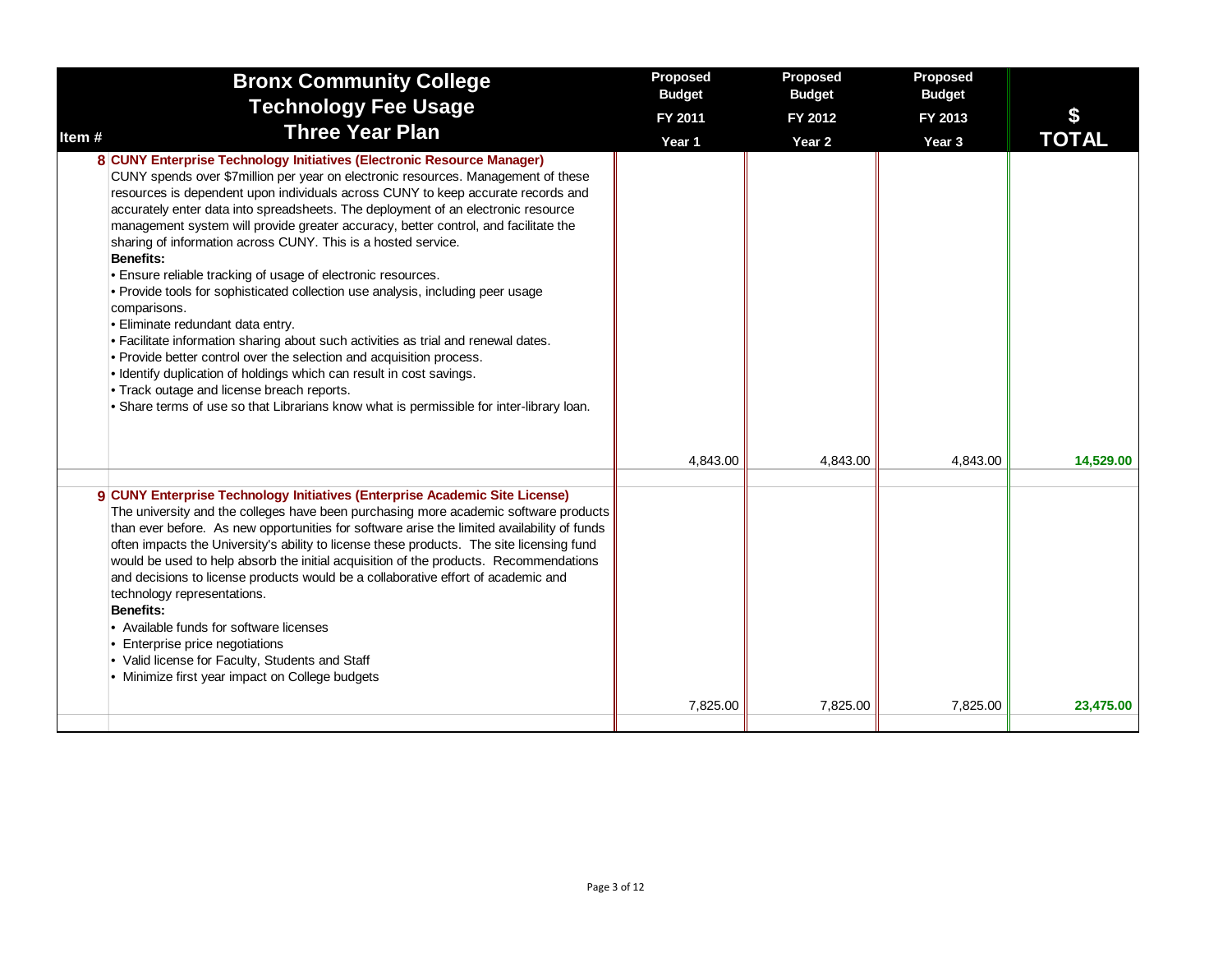| <b>Bronx Community College</b>                                                                                                                                                                                                                                                                                                                                                                                                                                                                                                                                                                                                                                                                                                                                                                                                  | Proposed<br><b>Budget</b> | Proposed<br><b>Budget</b> | Proposed<br><b>Budget</b> |           |
|---------------------------------------------------------------------------------------------------------------------------------------------------------------------------------------------------------------------------------------------------------------------------------------------------------------------------------------------------------------------------------------------------------------------------------------------------------------------------------------------------------------------------------------------------------------------------------------------------------------------------------------------------------------------------------------------------------------------------------------------------------------------------------------------------------------------------------|---------------------------|---------------------------|---------------------------|-----------|
| <b>Technology Fee Usage</b>                                                                                                                                                                                                                                                                                                                                                                                                                                                                                                                                                                                                                                                                                                                                                                                                     | FY 2011                   | FY 2012                   | FY 2013                   |           |
| <b>Three Year Plan</b><br>Item #                                                                                                                                                                                                                                                                                                                                                                                                                                                                                                                                                                                                                                                                                                                                                                                                | Year 1                    | Year 2                    | Year <sub>3</sub>         | TOTAL     |
| 10 CUNY Enterprise Technology Initiatives (Enterprise Directory)<br>An Enterprise Directory will provide the infrastructure necessary for the University and<br>the Campuses to provide faculty, staff and students with shared resources and login<br>identifiers across the university. This technology will enable a shared directory with local<br>campuses' administration providing the core system for single sign-on across the<br>university.<br>Benefits:<br>• Students, faculty and staff will be able to access resources made available to them on<br>their local campus, through the portal, through campus applications or campus network<br>logins.<br>• The system will allow greater, granular control of resources, resource sharing across<br>the university and easier password maintenance for end users. |                           |                           |                           |           |
|                                                                                                                                                                                                                                                                                                                                                                                                                                                                                                                                                                                                                                                                                                                                                                                                                                 | 16.660.00                 | 16,660.00                 | 16.660.00                 | 49,980.00 |
| 11 CUNY Enterprise Technology Initiatives (Enterprise Security)<br>The University needs to set aside funds for Security Initiatives to secure the universities<br>at an enterprise level. Network behavior analysis (NBA) systems proactively monitor the<br>network for malicious and out-of-normal activity and contain the spread of threats by<br>identifying vulnerability points on the network. This technology is part of an overall<br>information security architecture solution that complements signature-based intrusion<br>detection systems.<br>Benefits:<br>• Passively monitor and record network communications; Detect security threats;<br>Identify operational threats; Provide an understanding of traffic through network-wide<br>visibility; Provide audit trail for forensic analysis.                 | 23,131.00                 | 23,131.00                 | 23,131.00                 | 69,393.00 |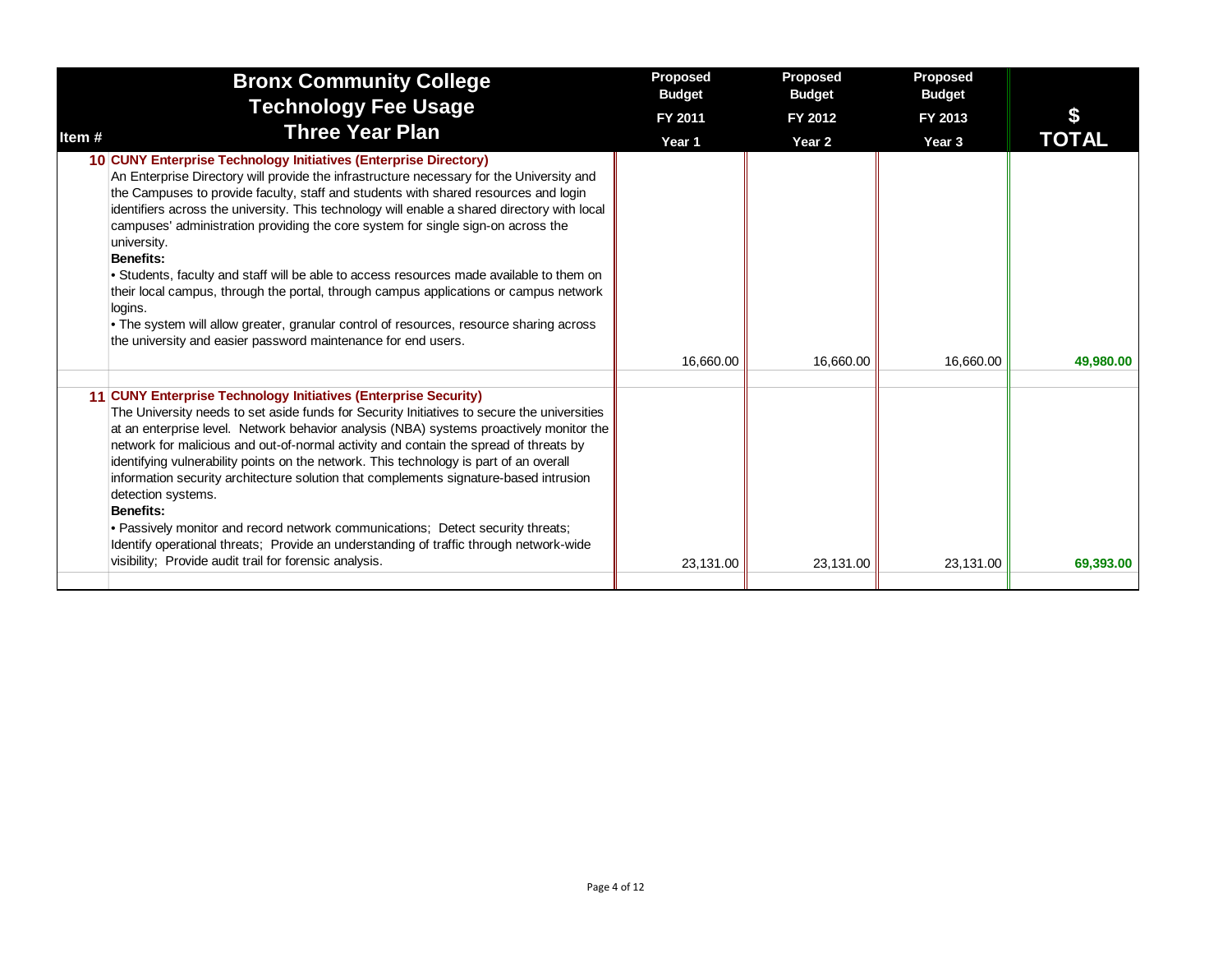|        | <b>Bronx Community College</b>                                                                                                                                                                                                                                                                                                                                                                                                                                                                                                                                                                                                                                                                                                                                                                                                                                                                                                                                                                                                                                                                                                                                                                                                                                                                                                                                                                                                                        | Proposed<br><b>Budget</b> | Proposed<br><b>Budget</b> | Proposed<br><b>Budget</b> |              |
|--------|-------------------------------------------------------------------------------------------------------------------------------------------------------------------------------------------------------------------------------------------------------------------------------------------------------------------------------------------------------------------------------------------------------------------------------------------------------------------------------------------------------------------------------------------------------------------------------------------------------------------------------------------------------------------------------------------------------------------------------------------------------------------------------------------------------------------------------------------------------------------------------------------------------------------------------------------------------------------------------------------------------------------------------------------------------------------------------------------------------------------------------------------------------------------------------------------------------------------------------------------------------------------------------------------------------------------------------------------------------------------------------------------------------------------------------------------------------|---------------------------|---------------------------|---------------------------|--------------|
|        | <b>Technology Fee Usage</b>                                                                                                                                                                                                                                                                                                                                                                                                                                                                                                                                                                                                                                                                                                                                                                                                                                                                                                                                                                                                                                                                                                                                                                                                                                                                                                                                                                                                                           | FY 2011                   | FY 2012                   | FY 2013                   | \$           |
| Item # | <b>Three Year Plan</b>                                                                                                                                                                                                                                                                                                                                                                                                                                                                                                                                                                                                                                                                                                                                                                                                                                                                                                                                                                                                                                                                                                                                                                                                                                                                                                                                                                                                                                | Year 1                    | Year 2                    | Year 3                    | <b>TOTAL</b> |
|        | 12 CUNY Enterprise Technology Initiatives (Information Technology Infrastructure<br>Library (ITIL))<br>A framework of best practice approaches intended to facilitate the delivery of high quality<br>information technology (IT) services. ITIL outlines an extensive set of management<br>procedures that are intended to support businesses in achieving both high financial<br>quality and value in IT operations. These procedures are supplier-independent and have<br>been developed to provide guidance across the breadth of IT infrastructure,<br>development, and operations.<br>Benefits: The adoption of ITIL methodology will allow the measurement of the<br>effectiveness with which services are delivered and how well IT is aligned with the<br>mission of the University. Its provision of a common vocabulary, consisting of a glossary<br>of tightly defined and widely agreed terms, will provide a standardized approach to<br>managing IT throughout the University and facilitate the sharing of information,<br>knowledge, and collaboration within the CUNY IT community through, for example, a<br>centralized knowledge base to condense repeated requests for reports at all levels (PCs,<br>servers, networking, software, etc). ITIL has been proven to improve the efficiency and<br>effectiveness of IT services, to align IT service delivery with institutional needs and to<br>achieve IT service transparency. |                           |                           |                           |              |
|        |                                                                                                                                                                                                                                                                                                                                                                                                                                                                                                                                                                                                                                                                                                                                                                                                                                                                                                                                                                                                                                                                                                                                                                                                                                                                                                                                                                                                                                                       | 6,000.00                  | 6,000.00                  | 6,000.00                  | 18,000.00    |
|        | 13 CUNY Enterprise Technology Initiatives (Internet 2)<br>Internet2 is a collaboration of over 207 universities, in partnership with businesses and<br>the federal government, to develop and deploy advanced network applications and<br>technology. Internet 2 offers the University the opportunity to take advantage of new<br>internet protocols (IPv6), high bandwidth, low latency (delay), multicasting and the<br>Quality-of-Service that is only available with Internet2 access. The Abilene Network, a<br>high performance Internet 2 backbone network will enable and support the development<br>of advanced Internet applications and the deployment of leading edge network services<br>to Internet 2 universities and research labs across the country. The network has<br>become the most advanced native IP backbone network available to universities<br>participating in Internet2. This network will support the development of applications such<br>as virtual laboratories, digital libraries, distance education and tele-immersion, as well as<br>the advanced networking capabilities that are the focus on Internet2.                                                                                                                                                                                                                                                                                                      |                           |                           |                           |              |
|        |                                                                                                                                                                                                                                                                                                                                                                                                                                                                                                                                                                                                                                                                                                                                                                                                                                                                                                                                                                                                                                                                                                                                                                                                                                                                                                                                                                                                                                                       | 2,292.00                  | 2,292.00                  | 2,292.00                  | 6,876.00     |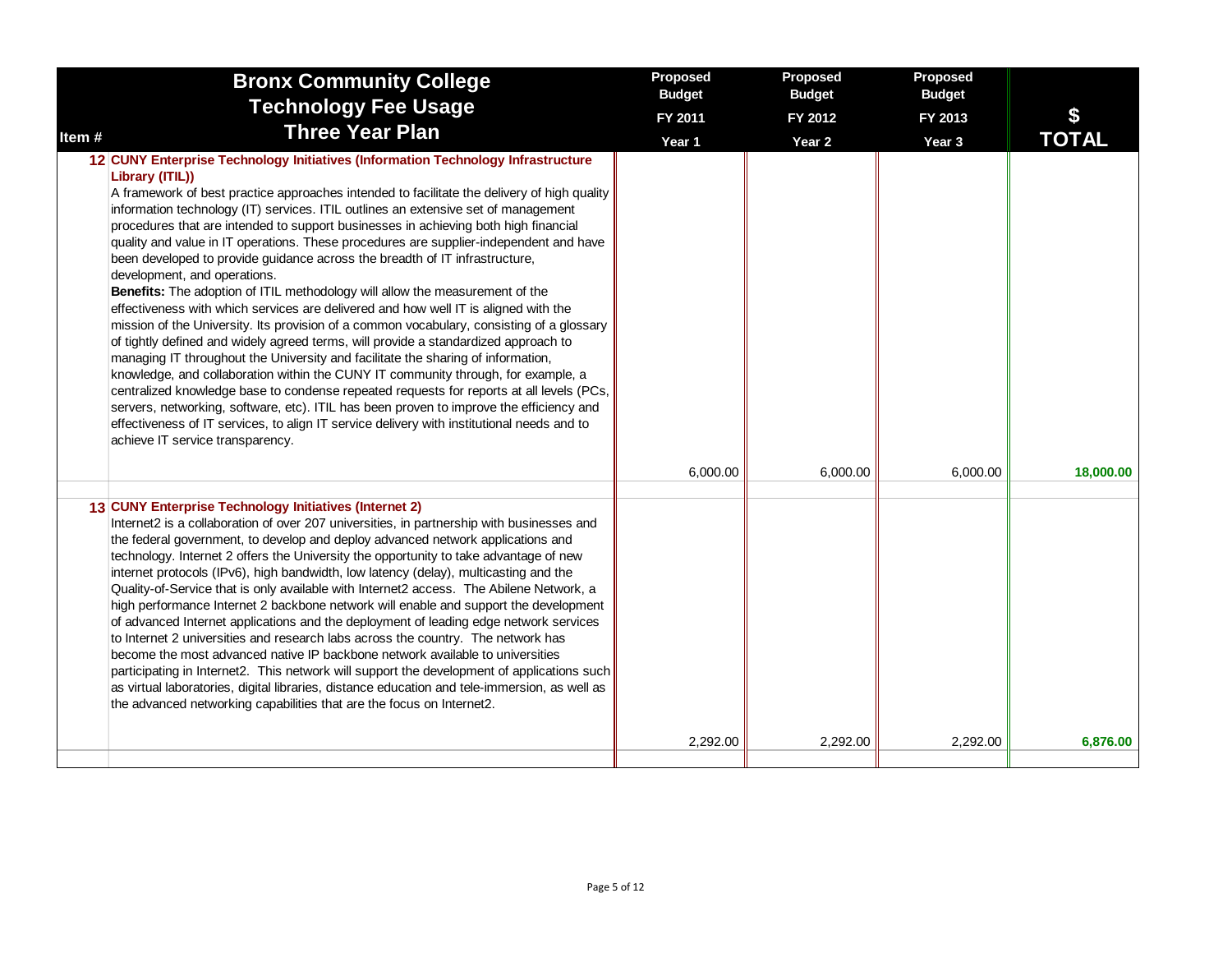| <b>Bronx Community College</b>                                                                                                                                                                                                                                                                                                                                                                                                                                                                                                                                                                                                                                                                                                                                                                                                                                                                                                                                                                                                                                                                                                                                                                                                                                                                                                                                                                                                                                                                                                                                                                                                                                                   | Proposed<br><b>Budget</b> | Proposed<br><b>Budget</b> | Proposed<br><b>Budget</b> |              |
|----------------------------------------------------------------------------------------------------------------------------------------------------------------------------------------------------------------------------------------------------------------------------------------------------------------------------------------------------------------------------------------------------------------------------------------------------------------------------------------------------------------------------------------------------------------------------------------------------------------------------------------------------------------------------------------------------------------------------------------------------------------------------------------------------------------------------------------------------------------------------------------------------------------------------------------------------------------------------------------------------------------------------------------------------------------------------------------------------------------------------------------------------------------------------------------------------------------------------------------------------------------------------------------------------------------------------------------------------------------------------------------------------------------------------------------------------------------------------------------------------------------------------------------------------------------------------------------------------------------------------------------------------------------------------------|---------------------------|---------------------------|---------------------------|--------------|
| <b>Technology Fee Usage</b>                                                                                                                                                                                                                                                                                                                                                                                                                                                                                                                                                                                                                                                                                                                                                                                                                                                                                                                                                                                                                                                                                                                                                                                                                                                                                                                                                                                                                                                                                                                                                                                                                                                      | FY 2011                   | FY 2012                   | FY 2013                   | \$           |
| <b>Three Year Plan</b><br>Item #                                                                                                                                                                                                                                                                                                                                                                                                                                                                                                                                                                                                                                                                                                                                                                                                                                                                                                                                                                                                                                                                                                                                                                                                                                                                                                                                                                                                                                                                                                                                                                                                                                                 | Year 1                    | Year <sub>2</sub>         | Year <sub>3</sub>         | <b>TOTAL</b> |
| 14 CUNY Enterprise Technology Initiatives (MS Campus Agreement)<br>The Microsoft Enterprise Campus Agreement provides colleges and other institutions of<br>higher education license rights to the most commonly purchased Microsoft products.<br>The CUNY Enterprise Campus Agreement will provide all CUNY campuses with the<br>Microsoft Windows Core Professional License (Microsoft Windows and Microsoft Office)<br>in addition to licenses for Share Point and Groove. Additional licenses include: server<br>products, Exchange CALs for students; Visual Studio .Net & Office SharePoint Designer<br>for the computer labs and Visio. Access to educational materials and Microsoft premium<br>support services is also included with this subscription license.<br><b>Benefits:</b><br>• The offer includes substantial discounts for three years, saving the university money<br>(Year 1 discount – 15%, Year 2 discount – 13%, Year 3 discount – 11%)<br>• Provides home use licenses for faculty and staff.<br>• Students get full use on all campus PC's (does not include home use).<br>• Free Upgrades to licensed product.                                                                                                                                                                                                                                                                                                                                                                                                                                                                                                                                      |                           |                           |                           |              |
|                                                                                                                                                                                                                                                                                                                                                                                                                                                                                                                                                                                                                                                                                                                                                                                                                                                                                                                                                                                                                                                                                                                                                                                                                                                                                                                                                                                                                                                                                                                                                                                                                                                                                  | 55,000.00                 | 55,000.00                 | 55,000.00                 | 165,000.00   |
|                                                                                                                                                                                                                                                                                                                                                                                                                                                                                                                                                                                                                                                                                                                                                                                                                                                                                                                                                                                                                                                                                                                                                                                                                                                                                                                                                                                                                                                                                                                                                                                                                                                                                  |                           |                           |                           |              |
| 15 CUNY Enterprise Technology Initiatives (Network Security)<br>The challenge attached to protecting our computer systems and infrastructure is not<br>limited to protecting University owned or managed equipment. The University must also<br>provide the tools to their user community to protect their computers and data at home.<br>This is especially true if our user community works from multiple environments. The<br>Symantec security tools help enterprises like CUNY to protect and manage their IT<br>assets by providing a wide range of solutions including enterprise and consumer<br>security, data management, application and infrastructure management, security<br>management, storage and service management, and response and managed security<br>services The University will license Symantec Anti-virus and Spyware products for<br>home use by all Students, Faculty and Staff at a greater than 98% discount off prices<br>they would pay as individuals.<br><b>Benefits</b><br>• Real-time protection to reduce the risk of spyware reaching the system<br>• Automatic removal for easy disposal of security risks<br>· Side-effect repair to clean up registry entries, files, and browser settings<br>after hard-to-find spyware infection<br>• Control over spyware settings via existing Symantec Antivirus Corporate<br>Edition management interface<br>• Generic Exploit Blocking enhances intrusion prevention capabilities,<br>resulting in reduced time to protection after vulnerability announcements<br>• Optimized out-of-the-box firewall configurations minimize configuration efforts<br>while stopping the majority of threats. |                           |                           |                           |              |
|                                                                                                                                                                                                                                                                                                                                                                                                                                                                                                                                                                                                                                                                                                                                                                                                                                                                                                                                                                                                                                                                                                                                                                                                                                                                                                                                                                                                                                                                                                                                                                                                                                                                                  | 4,800.00                  | 4,800.00                  | 4,800.00                  | 14,400.00    |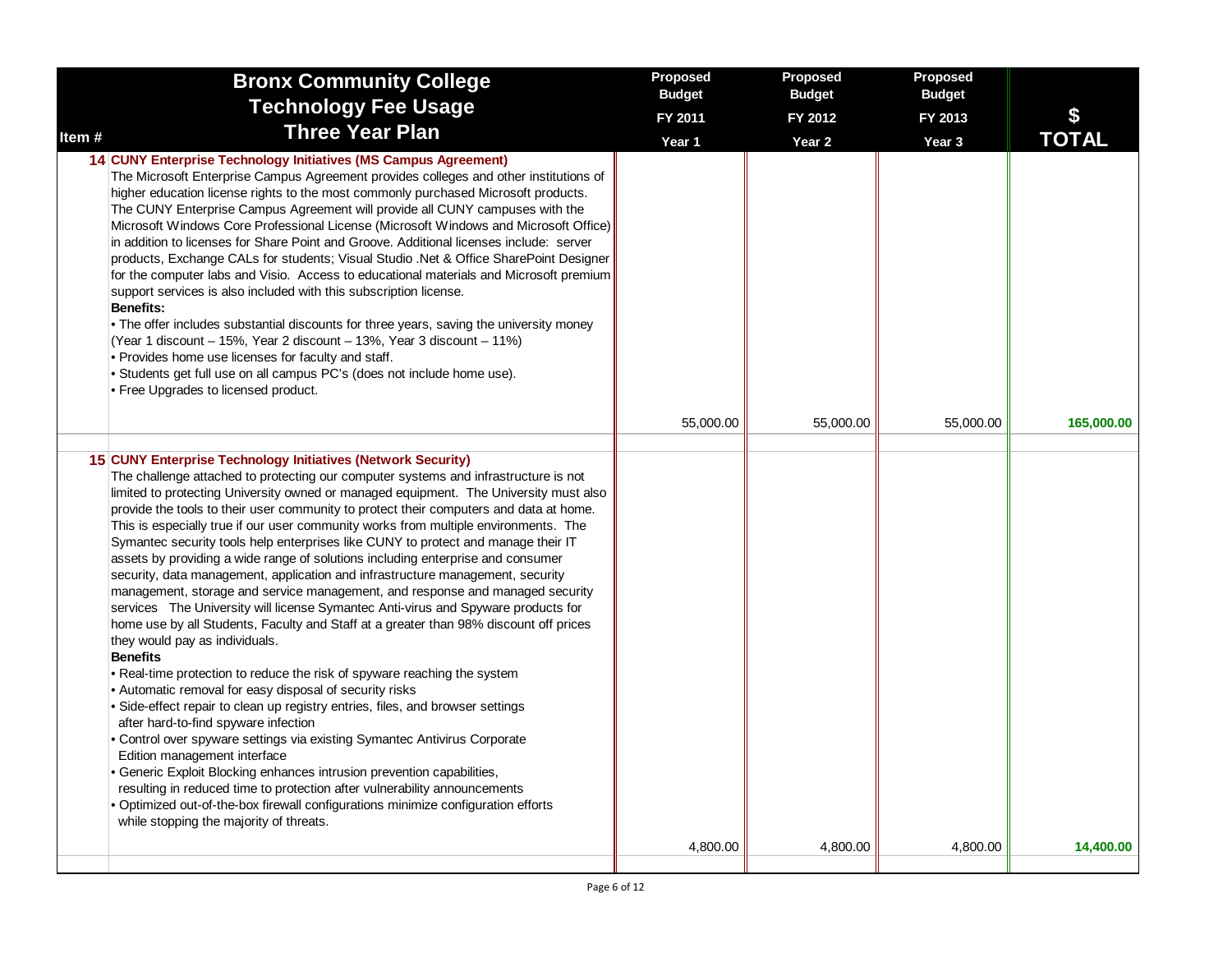| <b>Bronx Community College</b><br><b>Technology Fee Usage</b>                                                                                                                                                                                                                                                                                                                                                                                                                                                                                                                                                                                                                                                                                                                                                                                                                                                                                                                                                                                                                                                                                                                                                                              | Proposed<br><b>Budget</b> | Proposed<br><b>Budget</b> | <b>Proposed</b><br><b>Budget</b> |              |
|--------------------------------------------------------------------------------------------------------------------------------------------------------------------------------------------------------------------------------------------------------------------------------------------------------------------------------------------------------------------------------------------------------------------------------------------------------------------------------------------------------------------------------------------------------------------------------------------------------------------------------------------------------------------------------------------------------------------------------------------------------------------------------------------------------------------------------------------------------------------------------------------------------------------------------------------------------------------------------------------------------------------------------------------------------------------------------------------------------------------------------------------------------------------------------------------------------------------------------------------|---------------------------|---------------------------|----------------------------------|--------------|
|                                                                                                                                                                                                                                                                                                                                                                                                                                                                                                                                                                                                                                                                                                                                                                                                                                                                                                                                                                                                                                                                                                                                                                                                                                            | FY 2011                   | FY 2012                   | FY 2013                          |              |
| <b>Three Year Plan</b><br>Item #                                                                                                                                                                                                                                                                                                                                                                                                                                                                                                                                                                                                                                                                                                                                                                                                                                                                                                                                                                                                                                                                                                                                                                                                           | Year 1                    | Year <sub>2</sub>         | Year 3                           | <b>TOTAL</b> |
| 16 CUNY Enterprise Technology Initiatives (RefShare)<br>RefShare is a module to RefWorks that provides users with a quick and easy way to<br>share their database (or folders) further enhancing collaborative research. Users can<br>share their RefWorks references with both members of their own institution and globally<br>with any researcher having Internet access. Benefits:<br>• Make research information easily accessible by a global audience or limit access to a<br>particular community of users.<br>• Provide access to information for disparate researchers collaborating on a project.<br>. Viewers can search, download, print, export, and contact the original author by e-mail.<br>• Facilitate dissemination of information by having a central Web page for the posting and<br>access of research information.<br>• Provide a collaborative research environment using the capabilities of easily accessible<br>data via the Internet<br>• Allow easy transfer of information between RefWorks databases.<br>• Centrally post frequently-needed databases of materials for research queries, class<br>assignments, or research review.<br>. Provide easy remote access to research and collaboration globally. |                           |                           |                                  |              |
|                                                                                                                                                                                                                                                                                                                                                                                                                                                                                                                                                                                                                                                                                                                                                                                                                                                                                                                                                                                                                                                                                                                                                                                                                                            | 1,379.00                  | 1,379.00                  | 1,379.00                         | 4,137.00     |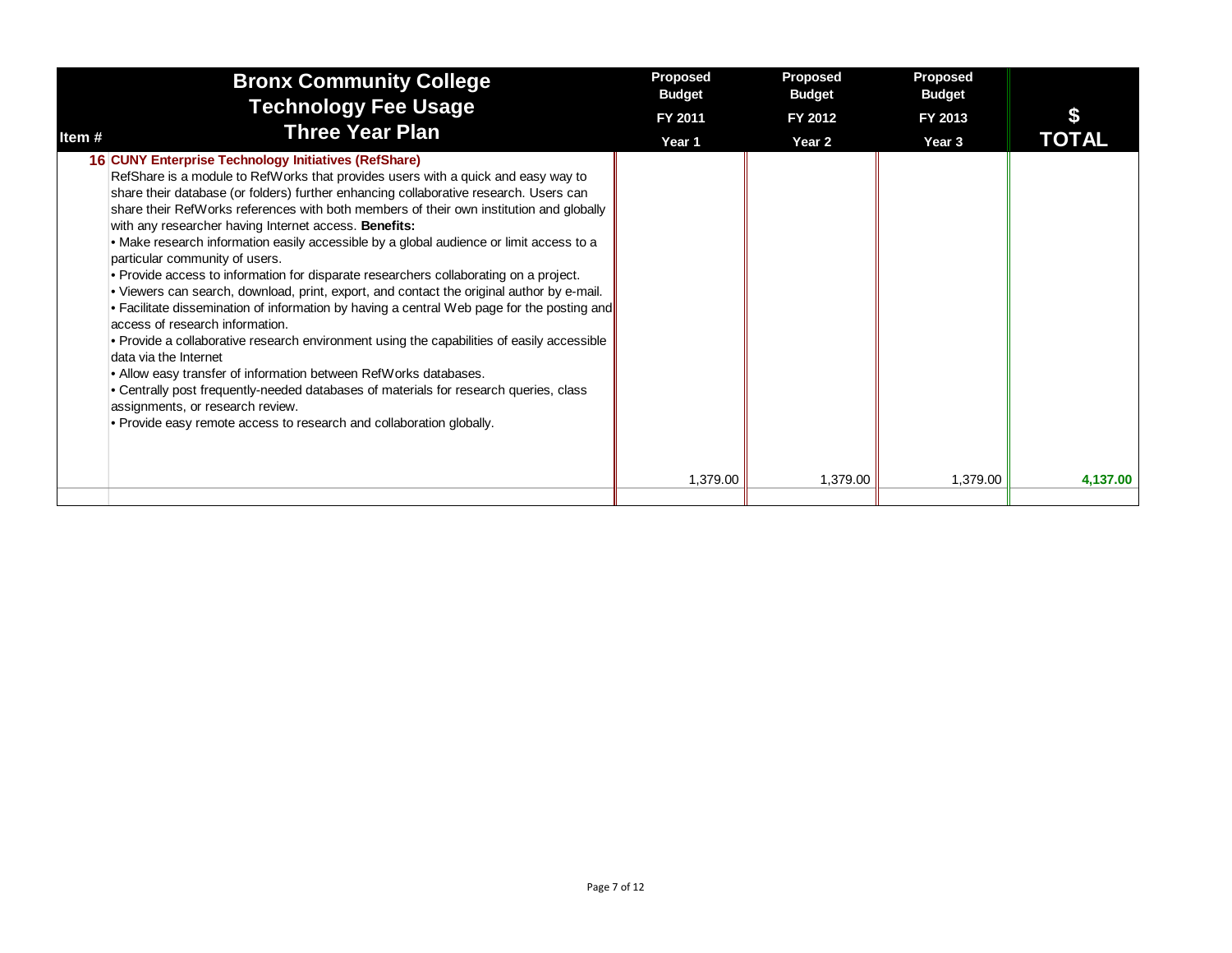|       | <b>Bronx Community College</b>                                                                                                                                                                                                                                                                                                                                                                                                                                                                                                                                                                                                                                                                                                                                                                                                                                                                                                                                                                                                                                                                                                                                                                                                                                                                                                                                                                                                                                                                                                                                                                                                                                                                                   | <b>Proposed</b><br><b>Budget</b> | Proposed<br><b>Budget</b> | Proposed<br><b>Budget</b> |              |
|-------|------------------------------------------------------------------------------------------------------------------------------------------------------------------------------------------------------------------------------------------------------------------------------------------------------------------------------------------------------------------------------------------------------------------------------------------------------------------------------------------------------------------------------------------------------------------------------------------------------------------------------------------------------------------------------------------------------------------------------------------------------------------------------------------------------------------------------------------------------------------------------------------------------------------------------------------------------------------------------------------------------------------------------------------------------------------------------------------------------------------------------------------------------------------------------------------------------------------------------------------------------------------------------------------------------------------------------------------------------------------------------------------------------------------------------------------------------------------------------------------------------------------------------------------------------------------------------------------------------------------------------------------------------------------------------------------------------------------|----------------------------------|---------------------------|---------------------------|--------------|
|       | <b>Technology Fee Usage</b>                                                                                                                                                                                                                                                                                                                                                                                                                                                                                                                                                                                                                                                                                                                                                                                                                                                                                                                                                                                                                                                                                                                                                                                                                                                                                                                                                                                                                                                                                                                                                                                                                                                                                      | FY 2011                          | FY 2012                   | FY 2013                   | \$           |
| Item# | <b>Three Year Plan</b>                                                                                                                                                                                                                                                                                                                                                                                                                                                                                                                                                                                                                                                                                                                                                                                                                                                                                                                                                                                                                                                                                                                                                                                                                                                                                                                                                                                                                                                                                                                                                                                                                                                                                           | Year 1                           | Year <sub>2</sub>         | Year 3                    | <b>TOTAL</b> |
|       | 17 CUNY Enterprise Technology Initiatives (Research Computing)<br>Computational science is a rapidly growing multidisciplinary field that uses advanced<br>computing capabilities to understand and solve complex problems through modeling and<br>simulation. CSI is developing a high performance computational (HPC) service center for<br>CUNY researchers and is preparing, as part of the integrated University, to spearhead<br>the development of a University-wide suite of computational resources, a critical factor in<br>CUNY's Decade of Science.<br>Benefits: This facility will provide CUNY researchers and staff with the computational<br>resources to solve world class problems in modeling and simulation, to advance science<br>in general, and to enhance the quality of CUNY's educational experience for all its<br>students. It will provide support for running parallel processing computer programs<br>written in procedural languages such as C, C++ and Fortran and administering the UNIX<br>system. It will also, provide Web- based documentation creation, faculty and staff<br>development, and outreach to promote use of the computational systems as well as<br>technical assistants to work with faculty to assist them in using the facilities. When<br>completed later this Fall, the facility will provide direct access to the computers from<br>CUNY Net as well as the Internet. Although this wide area connection is modest<br>compared to Internet 2 speeds, collaboration with the Graduate Center's Research<br>Computing facilities and other CUNY campuses will enable using high bandwidth Internet<br>2 applications via the CUNY Optical Fiber Network. |                                  |                           |                           |              |
|       |                                                                                                                                                                                                                                                                                                                                                                                                                                                                                                                                                                                                                                                                                                                                                                                                                                                                                                                                                                                                                                                                                                                                                                                                                                                                                                                                                                                                                                                                                                                                                                                                                                                                                                                  | 3,826.00                         | 3,826.00                  | 3,826.00                  | 11,478.00    |
|       | 18 CUNY Enterprise Licensing (Resume Builder)<br>Many jobseekers do not realize that the way information is presented on their résumé<br>can often be of more value in getting to the next stage of the application process, than<br>the information itself. Generally, students feel intimidated by the task of composing a<br>good résumé. To this end, Resume Builder allows them to instantly create a<br>professional, easy to edit résumé in minutes, using a self-guided wizard. The proposal is<br>for CUNYwide student access to this externally hosted service. Prepare students for the<br>workforce Benefits:<br>• Make the resume attractive to recruiters<br>. Highlight important skills than just what is described in the text<br>• Smoothly guide the recruiter to the relevant areas of a person's history<br>• Instantly give the recruiter a positive impression about a person<br>. Convey to the recruiter that a person would produce a high standard of work<br>• Ultimately, getting the person an interview                                                                                                                                                                                                                                                                                                                                                                                                                                                                                                                                                                                                                                                                           | 4,904.00                         | 4,904.00                  | 4,904.00                  | 14,712.00    |
|       | 19 CUNY Enterprise Licensing (Symantec NAV)<br>Symantec Norton Antivirus Licenses for all desktops and laptops on campus<br>(PC & Mac platform)                                                                                                                                                                                                                                                                                                                                                                                                                                                                                                                                                                                                                                                                                                                                                                                                                                                                                                                                                                                                                                                                                                                                                                                                                                                                                                                                                                                                                                                                                                                                                                  | 13,000.00                        | 13,000.00                 | 13,000.00                 | 39,000.00    |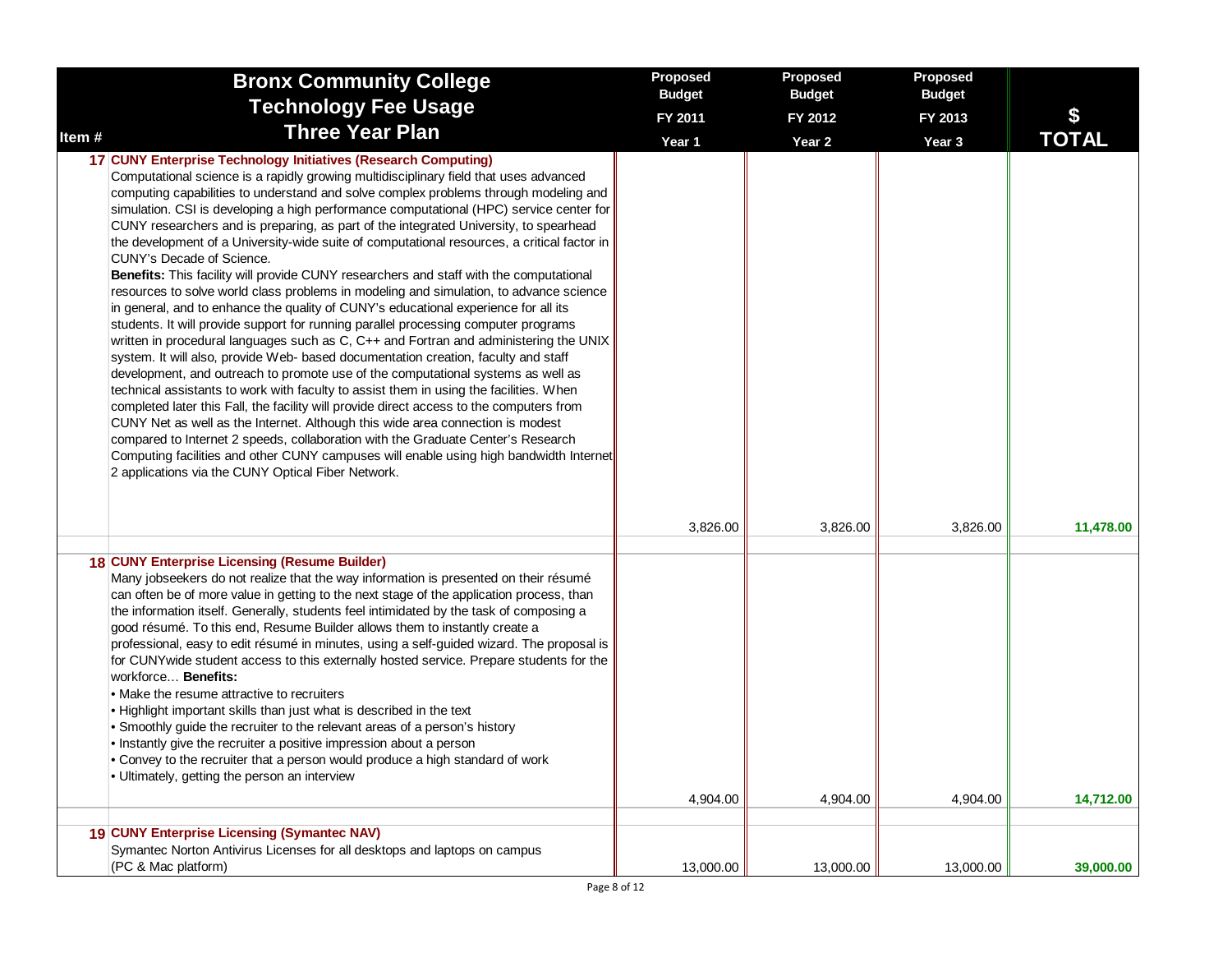| Item# | <b>Bronx Community College</b><br><b>Technology Fee Usage</b><br><b>Three Year Plan</b>                                                                                                                                                                                                                                                                                                                                                                                                                                                                                                                                                                                                                                                                                                                                                                                                                                                                                                                                                                                                                                                                                                                                                                                                                                                                                                                                                                                                                                                                                                                              | Proposed<br><b>Budget</b><br>FY 2011<br>Year 1 | Proposed<br><b>Budget</b><br>FY 2012<br>Year <sub>2</sub> | Proposed<br><b>Budget</b><br>FY 2013<br>Year <sub>3</sub> | \$<br><b>TOTAL</b> |
|-------|----------------------------------------------------------------------------------------------------------------------------------------------------------------------------------------------------------------------------------------------------------------------------------------------------------------------------------------------------------------------------------------------------------------------------------------------------------------------------------------------------------------------------------------------------------------------------------------------------------------------------------------------------------------------------------------------------------------------------------------------------------------------------------------------------------------------------------------------------------------------------------------------------------------------------------------------------------------------------------------------------------------------------------------------------------------------------------------------------------------------------------------------------------------------------------------------------------------------------------------------------------------------------------------------------------------------------------------------------------------------------------------------------------------------------------------------------------------------------------------------------------------------------------------------------------------------------------------------------------------------|------------------------------------------------|-----------------------------------------------------------|-----------------------------------------------------------|--------------------|
|       |                                                                                                                                                                                                                                                                                                                                                                                                                                                                                                                                                                                                                                                                                                                                                                                                                                                                                                                                                                                                                                                                                                                                                                                                                                                                                                                                                                                                                                                                                                                                                                                                                      |                                                |                                                           |                                                           |                    |
|       | 20 CUNY Enterprise Technology Initiatives (Technology and Business Research<br><b>Tools - Gartner)</b><br>More and more employers are relying on third party research and analysts to advise<br>them on the alignment of business needs to technology operations. In the context of<br>higher education, access to Gartner research online for students and faculty is an<br>invaluable tool for research projects, course materials, and preparing our students to<br>meet the needs of their future employers. Gartner research tools will also provide our<br>academic and administrative staff with the information necessary to plan, implement and<br>support the fast growing IT environment on our campuses.<br><b>Benefits:</b><br>• Provides Students and Faculty with online access to the Gartner research via the<br>libraries<br>• Provide Faculty with objective real world examples and materials for classrooms<br>• Provided CUNY Technology Resources with the Research and Knowledge transfer<br>needed for the Planning of New Technology Initiatives<br>• Provide CUNY with expert advice on how to use new technology                                                                                                                                                                                                                                                                                                                                                                                                                                                                         |                                                |                                                           |                                                           |                    |
|       |                                                                                                                                                                                                                                                                                                                                                                                                                                                                                                                                                                                                                                                                                                                                                                                                                                                                                                                                                                                                                                                                                                                                                                                                                                                                                                                                                                                                                                                                                                                                                                                                                      | 4,211.00                                       | 4,211.00                                                  | 4,211.00                                                  | 12,633.00          |
|       | 21 CUNY Enterprise Technology Initiatives (UsableNet Assistive)<br>UsableNet Assistive (UA) is an end-to-end Web accessibility platform designed to<br>comprehensively improve functional capabilities of individuals with disabilities. It creates a<br>dynamically generated, text-only, and accessible (compliant with standards such as<br>ADA, Section 508, W3C, etc) view of an entire Website — as the main site constantly<br>changes, each and every change is dynamically reflected in the accessible view created<br>by the UA platform. Usablenet Assistive is a fully-managed service that requires no re-<br>coding of a Website, client installations, infrastructure, maintenance, updating,<br>administration, or Web development resources.<br>Benefits: The Web has become a vital portion in the teaching and learning experience.<br>As the University recognizes the importance of its online presence in the academic and<br>research community, and strives to continuously improve and increase that presence,<br>making all of CUNY Colleges' Websites and Online Services more accessible to the<br>CUNY community of all ages with physical, cognitive and communication disorders, or a<br>combination of disabilities, will make College experience a lot easier and richer. Vital<br>portions of Websites that were previously not available in text format due to its coding<br>limitations (for example, JavaScript) will now be available to users of assistive<br>technologies that do not support such coding language, thus eliminating inaccessible<br>obstacles from content. |                                                |                                                           |                                                           |                    |
|       |                                                                                                                                                                                                                                                                                                                                                                                                                                                                                                                                                                                                                                                                                                                                                                                                                                                                                                                                                                                                                                                                                                                                                                                                                                                                                                                                                                                                                                                                                                                                                                                                                      | 5,506.00                                       | 5,506.00                                                  | 5,506.00                                                  | 16,518.00          |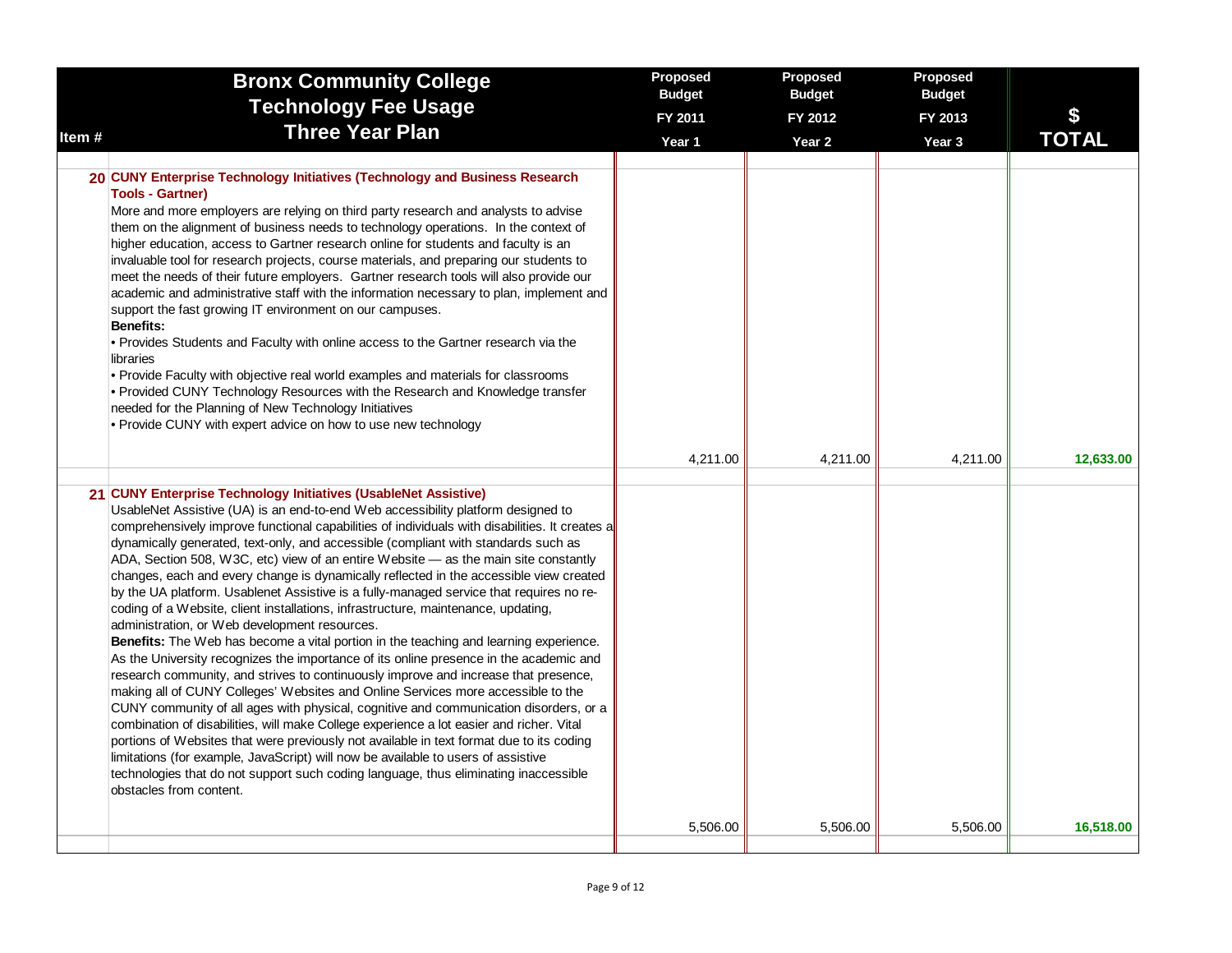|       | <b>Bronx Community College</b>                                                                                                                                                                                                                                                                                                                                                                                                                                                                                                                                                                                                                                                                     | Proposed<br><b>Budget</b> | Proposed<br><b>Budget</b> | Proposed<br><b>Budget</b> |              |
|-------|----------------------------------------------------------------------------------------------------------------------------------------------------------------------------------------------------------------------------------------------------------------------------------------------------------------------------------------------------------------------------------------------------------------------------------------------------------------------------------------------------------------------------------------------------------------------------------------------------------------------------------------------------------------------------------------------------|---------------------------|---------------------------|---------------------------|--------------|
|       | <b>Technology Fee Usage</b>                                                                                                                                                                                                                                                                                                                                                                                                                                                                                                                                                                                                                                                                        | FY 2011                   | FY 2012                   | FY 2013                   | \$           |
| Item# | <b>Three Year Plan</b>                                                                                                                                                                                                                                                                                                                                                                                                                                                                                                                                                                                                                                                                             | Year 1                    | Year <sub>2</sub>         | Year 3                    | <b>TOTAL</b> |
|       | 22 DegreeWorks<br>DegreeWorks is a web-based advisement and degree audit tool that allows students to<br>view the requirements of their chosen degree and progress towards completing it.                                                                                                                                                                                                                                                                                                                                                                                                                                                                                                          | 10,355.00                 | 10,355.00                 | 10,355.00                 | 31,065.00    |
|       |                                                                                                                                                                                                                                                                                                                                                                                                                                                                                                                                                                                                                                                                                                    |                           |                           |                           |              |
|       | 23 Electronic Portfolio (ePortfolio) System<br>Expansion of the ePortfolio solution where students are able to collect course work<br>(virtual repository), select their best work from the collection to showcase, reflect on<br>their progress and connect their course work with their personal experiences & career<br>goals.                                                                                                                                                                                                                                                                                                                                                                  | 20,000.00                 | 20,000.00                 | 25,000.00                 | 65,000.00    |
|       | <b>24 Faculty Development</b><br>Sustain the Faculty Development Program to ensure that our faculty are current with the<br>application and use of technology in higher education. This budget allows BCC to pursue<br>an annual cycle of faculty development programming with two goals: 1) to increase online<br>and web-supported instruction, and 2) to build departmental capacity for technology-<br>based curriculum development.                                                                                                                                                                                                                                                           |                           |                           |                           |              |
|       |                                                                                                                                                                                                                                                                                                                                                                                                                                                                                                                                                                                                                                                                                                    | 50,000.00                 | 75,000.00                 | 75,000.00                 | 200,000.00   |
|       |                                                                                                                                                                                                                                                                                                                                                                                                                                                                                                                                                                                                                                                                                                    |                           |                           |                           |              |
|       | 25 Faculty Development (Center for Teaching Excellence)<br>1. Addition of Macintosh laptops and software<br>2. Additional software, computer supplies & accessories                                                                                                                                                                                                                                                                                                                                                                                                                                                                                                                                | 8,000.00                  | 8,000.00                  | 10,000.00                 | 26,000.00    |
|       | 26 Institutionalize the Student Technology Assistant / ITT Mentor Programs<br>Student Technology Assistant & ITT Mentor programs which were previously funded by<br>grants. Working with Career Development, we will recruit students, which meet the<br>requirements, to participate in a paid internship. Students will receive a one-week<br>intense training covering topics such as PC repair, MS Office, Web Development,<br>Blackboard, Customer Service & information research). Upon completion of the training,<br>students will be designated to work in various departments (IT, Library, CTE, ACC labs,<br>Academic Depts.).                                                          |                           |                           |                           |              |
|       |                                                                                                                                                                                                                                                                                                                                                                                                                                                                                                                                                                                                                                                                                                    | 165,000.00                | 180,400.00                | 180,400.00                | 525,800.00   |
|       | 27 Library/Learning Center (Electronic Resources)<br>Provide specialized academic electronic periodical databases not supported by Central<br>CUNY for the Library. Electronic library resources are needed to enhance BCC student<br>and faculty access to bibliographic, scholarly sources supporting academic research,<br>learning and teaching. Resources will include databases such as J-STOR, MathSciNet,<br>ScienceDirect, ABC-CLIO, Waldo's Nursing Journals, etc. These resources will be<br>available from remote locations via the proxy server, and will provide the full text of the<br>needed article, chapter, or document, and deliver it to the student or faculty workstation. | 100,000.00                | 100,000.00                | 100,000.00                | 300,000.00   |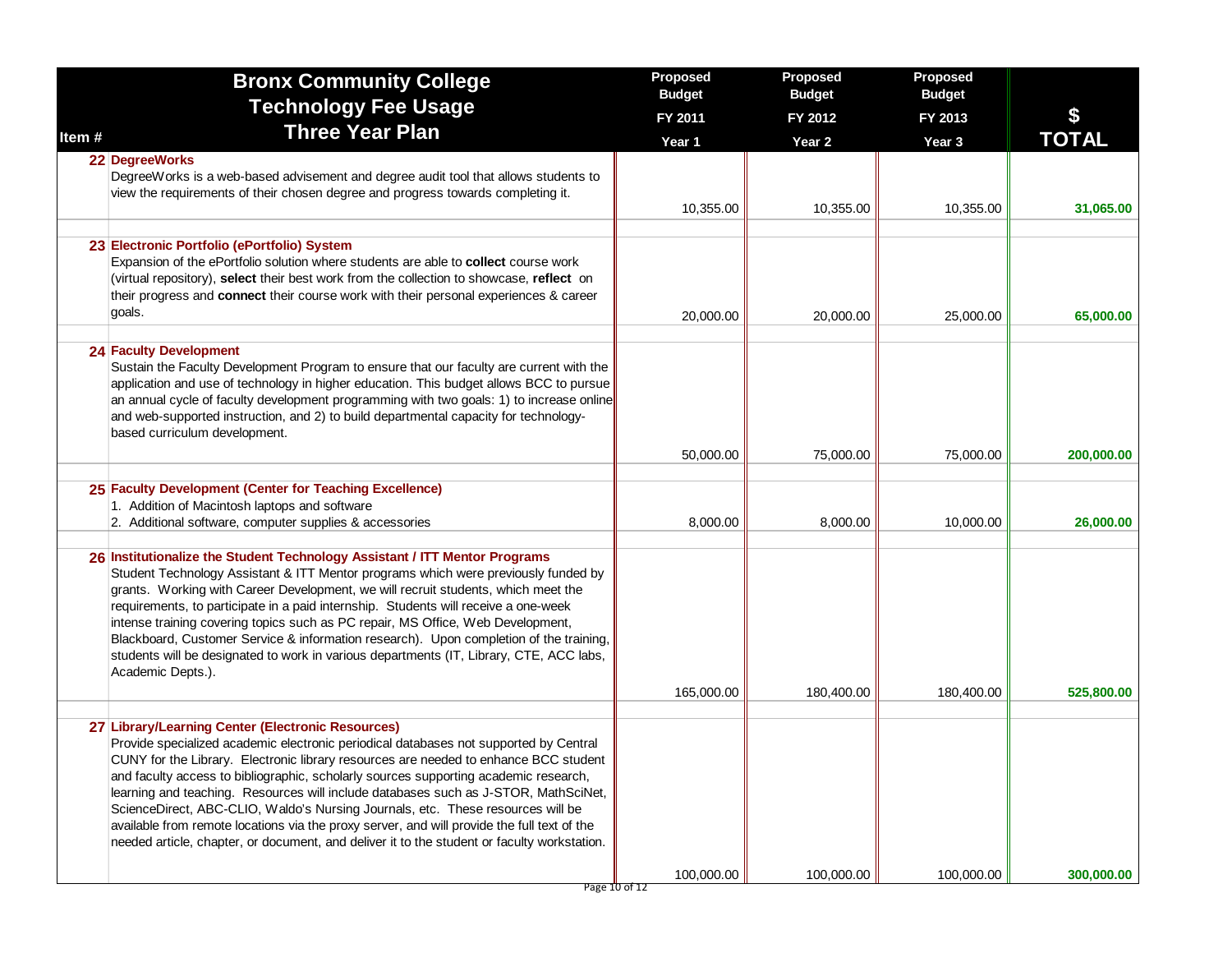|       | <b>Bronx Community College</b><br><b>Technology Fee Usage</b>                                                                                                                                                                                                                                                                                                                                                                                                                                                                                                                                                                                                | Proposed<br><b>Budget</b> | Proposed<br><b>Budget</b>    | Proposed<br><b>Budget</b> |                    |
|-------|--------------------------------------------------------------------------------------------------------------------------------------------------------------------------------------------------------------------------------------------------------------------------------------------------------------------------------------------------------------------------------------------------------------------------------------------------------------------------------------------------------------------------------------------------------------------------------------------------------------------------------------------------------------|---------------------------|------------------------------|---------------------------|--------------------|
| Item# | <b>Three Year Plan</b>                                                                                                                                                                                                                                                                                                                                                                                                                                                                                                                                                                                                                                       | FY 2011<br>Year 1         | FY 2012<br>Year <sub>2</sub> | FY 2013<br>Year 3         | \$<br><b>TOTAL</b> |
|       |                                                                                                                                                                                                                                                                                                                                                                                                                                                                                                                                                                                                                                                              |                           |                              |                           |                    |
|       | 28 Library/Learning Center (Multimedia)<br>Upgrade the Learning Center, creating a "Multi-Media Center" learning space furnished<br>with an audio and video presentation system capable of accepting and displaying various<br>formats and source materials (examples include videotape, computer generated material,<br>transparencies, slides, and film). Installation of new and upgrade of existing computers to<br>be used for computer based training. Upgrade the Learning Resources Center media<br>equipment to deliver media contents on videotapes, audio tapes, CDs, DVDs, etc. DVD<br>players, 20" TV/VCR combo sets, audio sets w/ CD players. |                           |                              |                           |                    |
|       |                                                                                                                                                                                                                                                                                                                                                                                                                                                                                                                                                                                                                                                              | 10,000.00                 | 10,000.00                    | 10,000.00                 | 30,000,00          |
|       | 29 Library (Supplies)<br>Supplement Library computer supplies for support of student printing (toner cartridges,<br>paper, etc.)                                                                                                                                                                                                                                                                                                                                                                                                                                                                                                                             | 6,000.00                  | 6,000.00                     | 6,000.00                  | 18,000.00          |
|       | 30 Network Infrastructure<br>Install electronic switches to expand network communication in more areas across<br>campus. Switches enable us to avoid problems by easing network migration, adaptation,<br>and expansion. They provide the availability and resiliency required to keep network<br>resources available around the clock, which is a service we need to provide to our<br>students. The acquisition of new switches will allow us to provide and expand services<br>to areas where students need to do research such as the computer labs, the Library &<br>Learning Center and classrooms.                                                    | 50,000.00                 | 50,000.00                    | 50,000.00                 | 150,000.00         |
|       | 31 Personnel<br>Provide enhanced support and expand support coverage for Academic Computing<br>student support computer labs. Our students would be better served by extending our<br>weekend hours to include more hours on Saturday (9 am - 5 pm) and offering hours on<br>Sundays (9 am - 5 pm); coverage of computer labs during the summer; spring/winter<br>break; staffing for the lounges and Technology / Welcome Center.                                                                                                                                                                                                                           | 289,480.00                | 289,480.00                   | 289,480.00                | 868,440.00         |
|       | 32 Printing Solution (Enterprise):<br>Pharos printing enterprise solution. In an effort to go green and save on printing budget<br>(toner, cartridges, paper and replacement of defective printer parts) for the ACC labs and<br>Library/Learning Resource Center in the first phase and expand to other computer<br>facilities on campus.                                                                                                                                                                                                                                                                                                                   | 50,000.00                 | 50,000.00                    | 50,000.00                 | 150,000.00         |